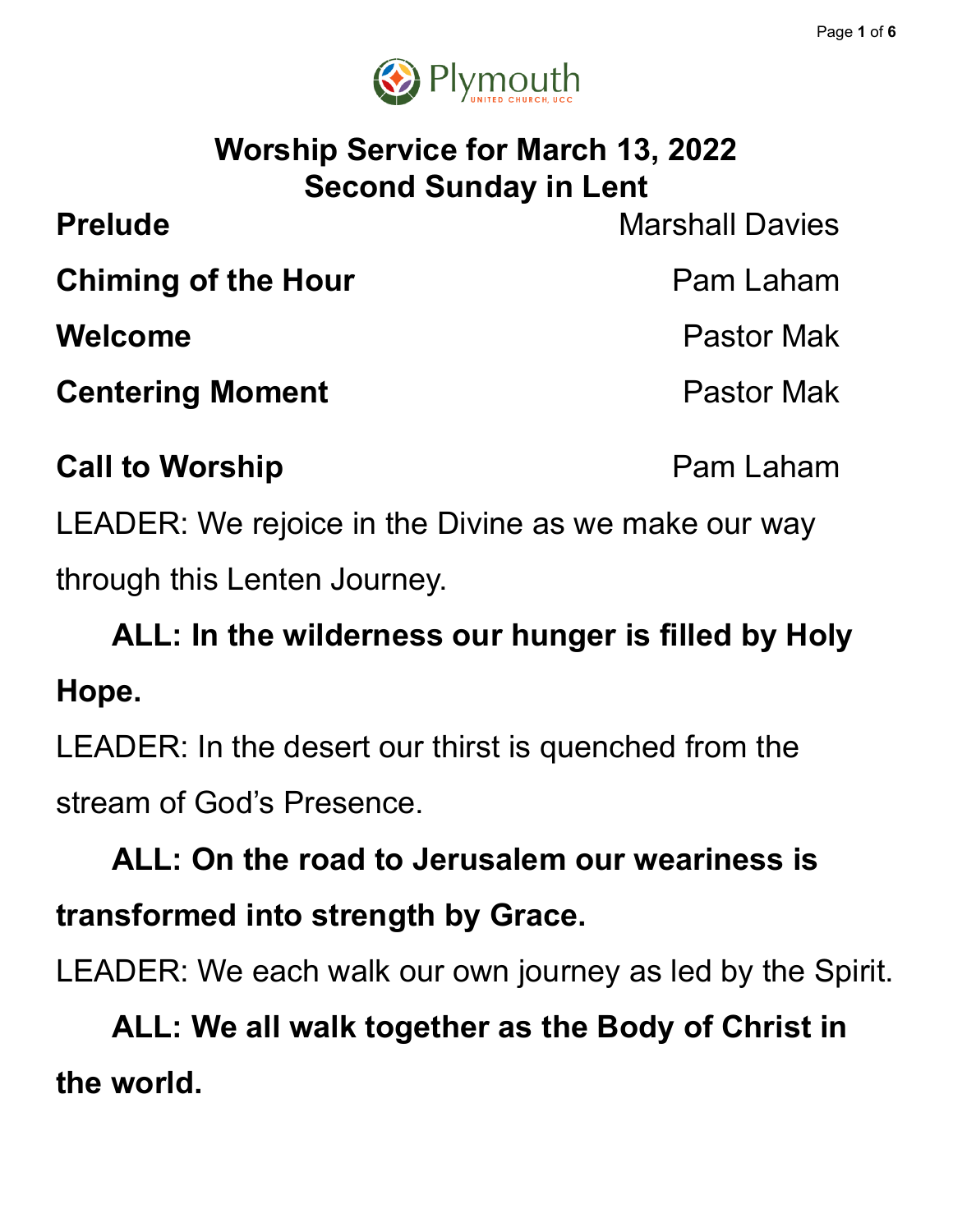**Hymn** Marshall Davies

TNCH # 433 "In The Bulb There Is A Flower"

# **Biblical Witness** Pastor Mak

# Genesis 45:25 - 46:5

The sons of Israel went up out of Egypt after meeting with Joseph and came to their father Jacob in the land of Canaan. They told him, "Joseph is still alive! He is even ruler over all the land of Egypt." Jacob was stunned; he could not believe them. But when they told him all the words of Joseph that he had said to them, and when he saw the wagons that Joseph had sent to carry him, the spirit of their father Jacob revived. Jacob, who is also known as Israel, said, "Enough! My son Joseph is still alive. I must go and see him before I die."

When Israel set out on his journey with all that he had and came to Beer-sheba, he offered sacrifices to the God of his father Isaac. God spoke to Israel in visions of the night, and said, "Jacob, Jacob." And he said, "Here I am." Then he said, "I am God, the God of your father; do not be afraid to go down to Egypt, for I will make of you a great nation there. I myself will go down with you to Egypt, and I will also bring you up again; and Joseph's own hand shall close your eyes."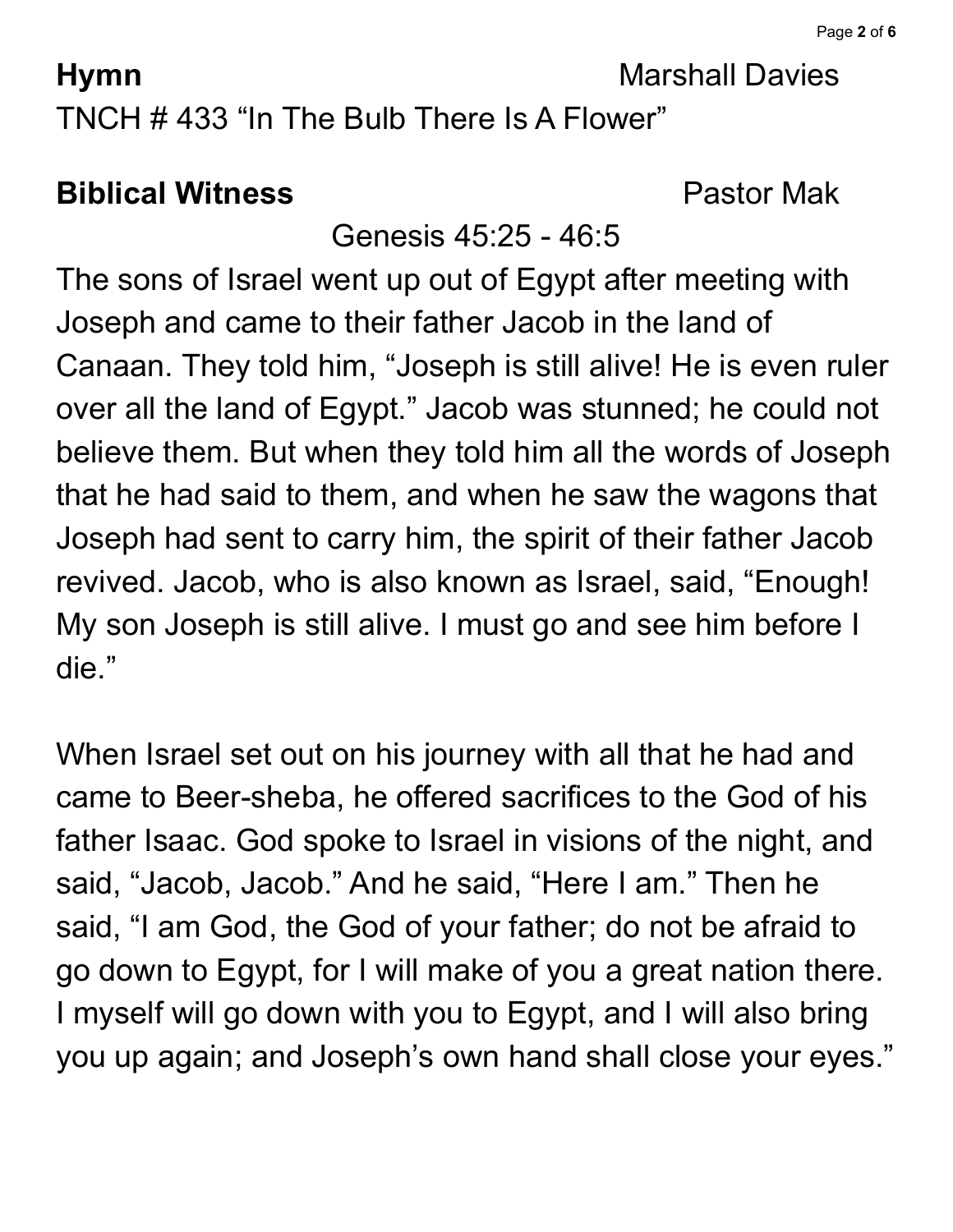Then Jacob set out from Beer-sheba; and the sons of Israel carried their father Jacob, their little ones, and their wives, in the wagons that Pharaoh had sent to carry him.

### **Contemporary Witness Pam Laham**

"Daughter Of The East"

by Benazir Bhutto; Preface (excerpt) More than a million of my countrymen came out to greet me when I returned to Pakistan from two years of exile in April 1986, catapulting me into the glare of international publicity. Suddenly I received several offers to write not my father's story, but my own. I hesitated. It was one matter to write about my father, who had become the democratically elected prime minister of Pakistan and had lasting achievements to his name, and quite another to write about myself, whose most important political battles were still to be fought. It seemed presumptuous. I thought autobiographies were written in the autumn of one's life, looking back.

A friend's chance remark changed my mind. "What is not recorded is not remembered, " she told me. I saw her point. Like many in Pakistan, I had experienced the dark years of Martial Law. Unlike many, I had the opportunity to put those experiences on record. It is important that the world remember the repression we in Pakistan had to bear following General Zia's coup d'etat.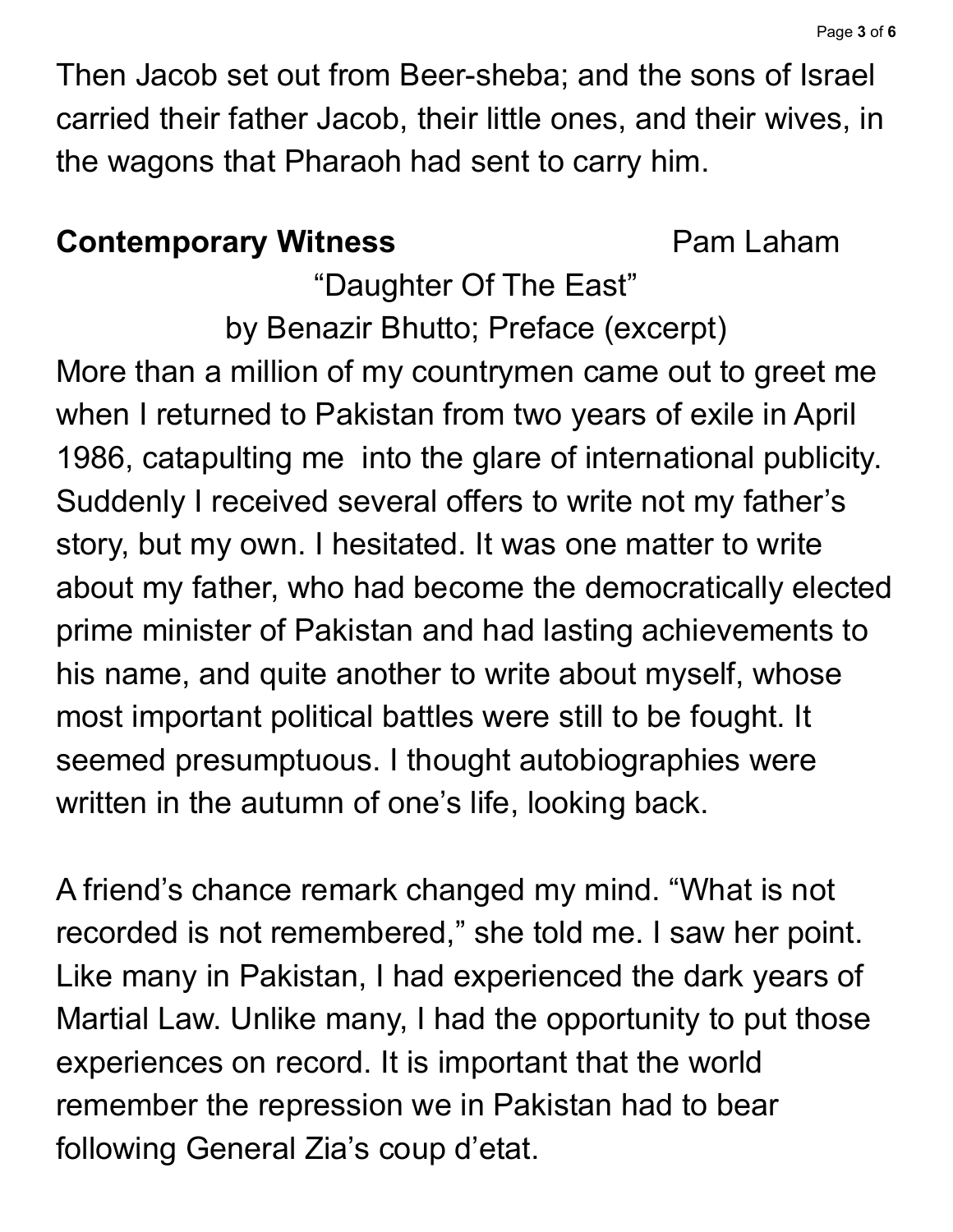Writing the book has been difficult. It has meant reliving the pain of the past. But it has also been cathartic, forcing me for the first time to come to terms with memories I had been trying to escape. This is my story, events as I saw them, felt them, reacted to them.

| <b>Reflection</b>                                                                    | "Lenten Catharsis"                       | <b>Pastor Mak</b> |
|--------------------------------------------------------------------------------------|------------------------------------------|-------------------|
|                                                                                      | <b>Lenten Ritual of Grief and Lament</b> | Pastor Mak        |
| "What are your family griefs about the pandemic?"                                    |                                          |                   |
| <b>Special Music</b> "Sing to Bring Us Together"<br><b>Plymouth Women's Ensemble</b> |                                          |                   |
| <b>Pastoral Prayer</b>                                                               |                                          | <b>Pastor Mak</b> |
| <b>Unison Prayer</b>                                                                 |                                          | <b>Pastor Mak</b> |
| <b>Prayer for Conscience and Courage</b><br>by Sister Joan Chittister                |                                          |                   |
| Loving God, lead us beyond ourselves to care and                                     |                                          |                   |
| protect, to nourish and shape, to challenge and energize                             |                                          |                   |
| both the life and the world You have given us. God of                                |                                          |                   |
| light and God of darkness, God of conscience and God                                 |                                          |                   |
| of courage lead us through this time of spiritual                                    |                                          |                   |
| confusion and public uncertainty. Lead us beyond fear,                               |                                          |                   |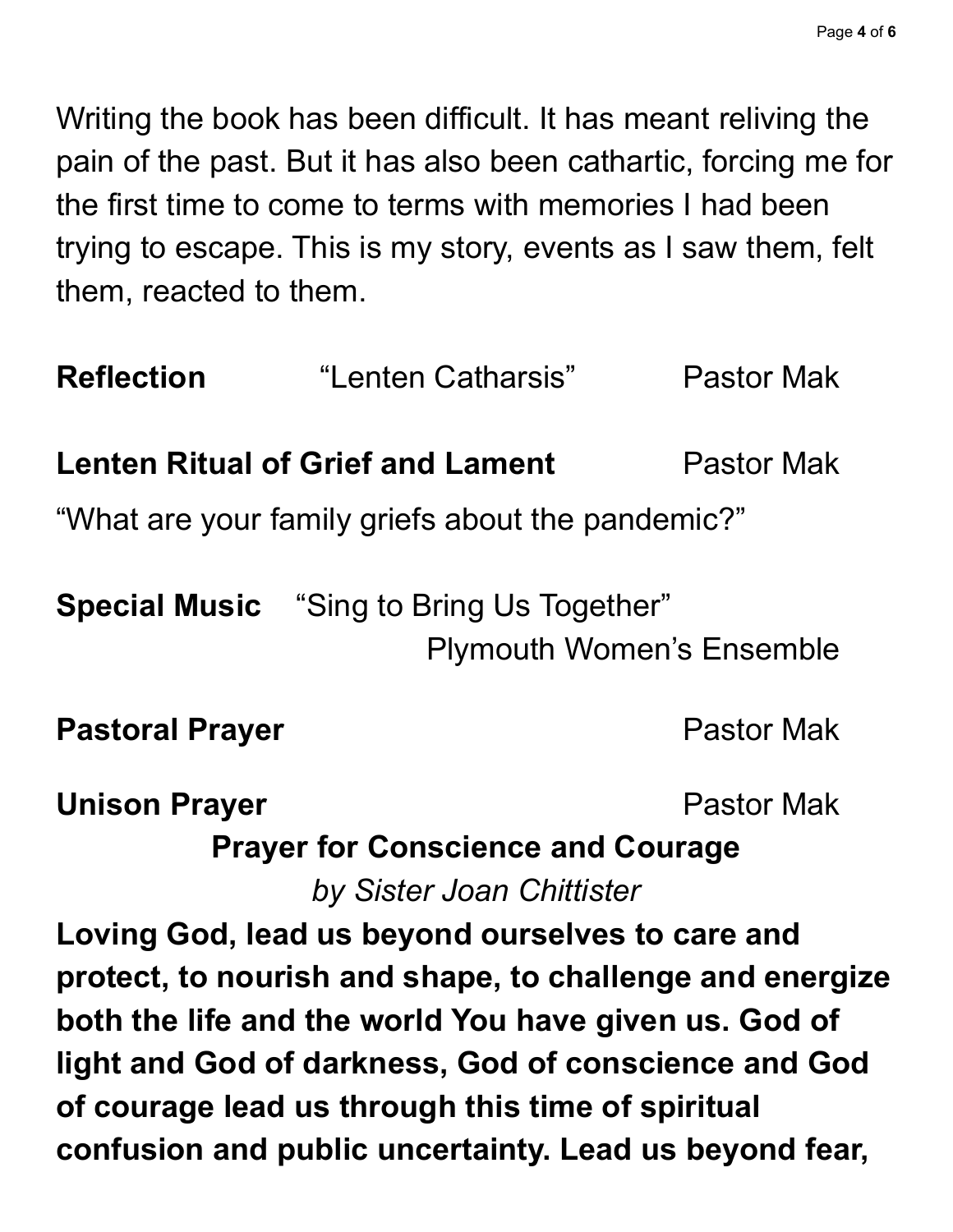**apathy and defensiveness to new hope in You and to hearts full of faith. Give us the conscience it takes to comprehend what we're facing, to see what we're looking at and to say what we see so that others, hearing us, may also brave the pressure that comes with being out of public step. Give us the courage we need to confront those things that compromise our consciences or threaten our integrity. Give us, most of all, the courage to follow those before us who challenged wrong and changed it, whatever the cost to themselves.**

### **Invitation to Offering Pam Laham**

Plymouth's General Fund &

"Montgomery County Women's Center" - Loose Offering

**Offertory Music Marshall Davies** 

**Doxology** Marshall Davies

#### **Offertory Prayer Pam Laham**

*written by Rev. Joanna Harader*

LEADER: God of the journey, we give these offerings in gratitude,

**ALL: rejoicing in the abundance of your gifts to us.**